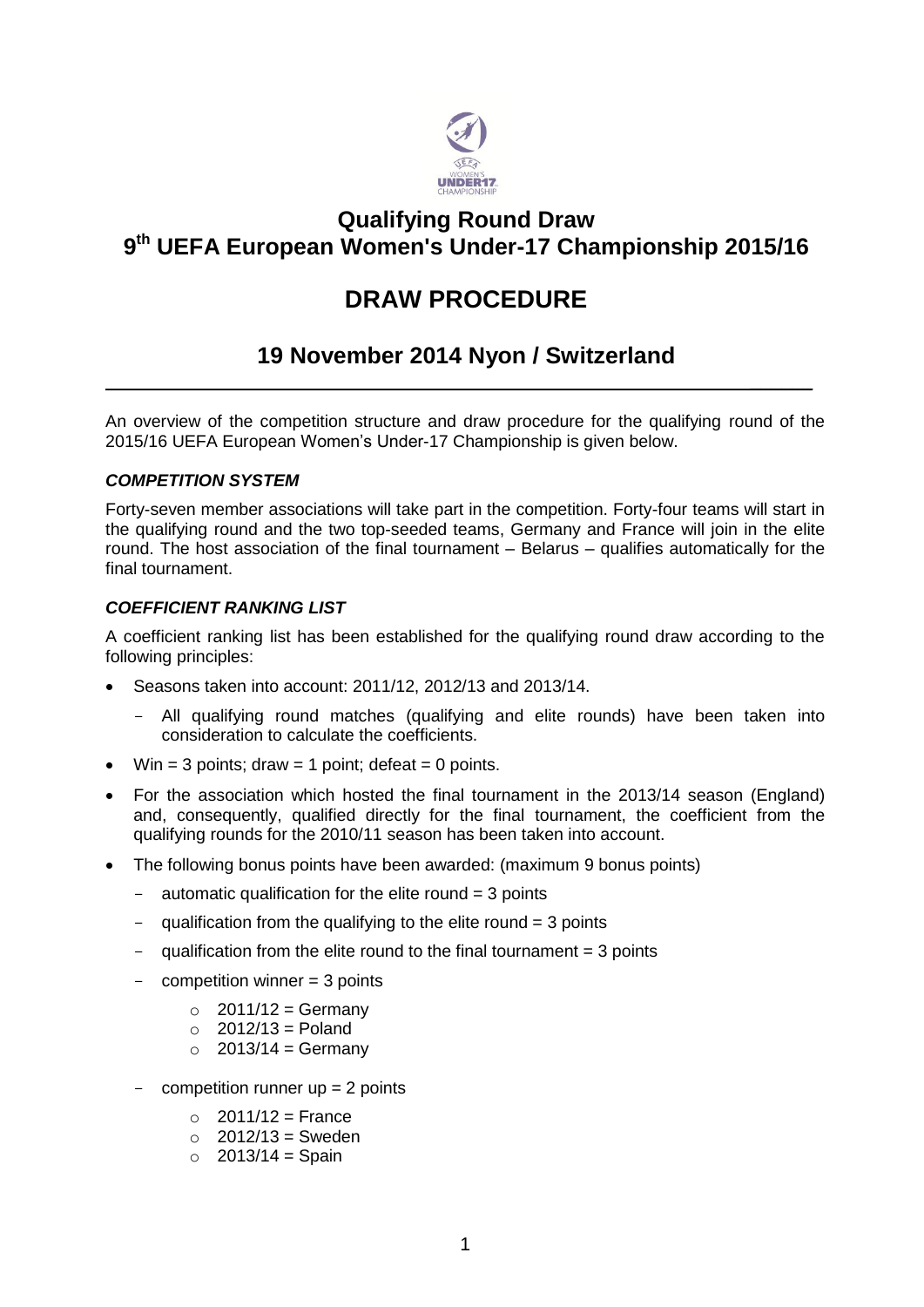- competition semi-finalists (as of the season 2013/14) = 1 point
	- $\circ$  2013/14 = England and Italy
- For the 2013/14 host, England, bonus points for reaching the last phase of the final tournament (see above: semi-finalists, runners-up, winners) will be awarded in the season it hosted and added to the points earned in the qualifying rounds of the season 2010/11.
- The coefficient for each season has been calculated by taking the number of points obtained (including bonus points) and dividing it by the number of matches.
- The three annual coefficients have then been added together to produce the overall coefficient used for the ranking list.
- Associations with the same overall coefficient have been separated according to the following criteria:
	- 1) Higher number of matches.
	- 2) Higher coefficient from the most recent season, i.e. 2013/14 season.
	- 3) Higher coefficient from the next most recent season, i.e. 2012/13 season.
	- 4) Higher coefficient from the next most recent season, i.e. 2011/12 season.
	- 5) Superior goal difference from the most recent season, i.e. 2013/14 season.

### *DRAW PROCEDURE*

The 44 participating associations will be split into the following 3 pots:

#### *Pot A (yellow balls)*

Associations ranked from 3 to 13 (11 teams)

#### *Pot B (red balls)* Associations ranked from 14 to 24 (11 teams)

### *Pot C (green balls)*

Associations ranked from 25 to 46 (22 teams)

The 44 associations will be drawn into 11 groups of 4 teams according to the following procedure:

The draw starts with Pot C and ends with Pot A in order to ensure that the strongest teams are drawn last. Each pot is entirely emptied before proceeding to the next pot.

- The first ball will be drawn from Pot C into Group 1. The team drawn will be placed into the *fourth* position of the group.
- The second ball will be drawn from Pot C into Group 2. The team drawn will be placed into the *fourth* position of the group. The same procedure is repeated until the fourth position of Group 11 is filled.
- The 12th ball will be drawn from Pot C into Group 1. The team drawn will be placed into the *third* position of the group.
- The next ball will be drawn from Pot C into Group 2. The team drawn will be placed into the *third* position of the group. The same procedure is repeated until the third position of Group 11 is filled.
- The first ball from Pot B will be drawn into Group 1. The team drawn will be placed into the *second* position of the group.
- The second ball will be drawn from Pot B into Group 2. The team drawn will be placed into the *second* position of the group. The same procedure is repeated until the second position of Group 11 is filled.